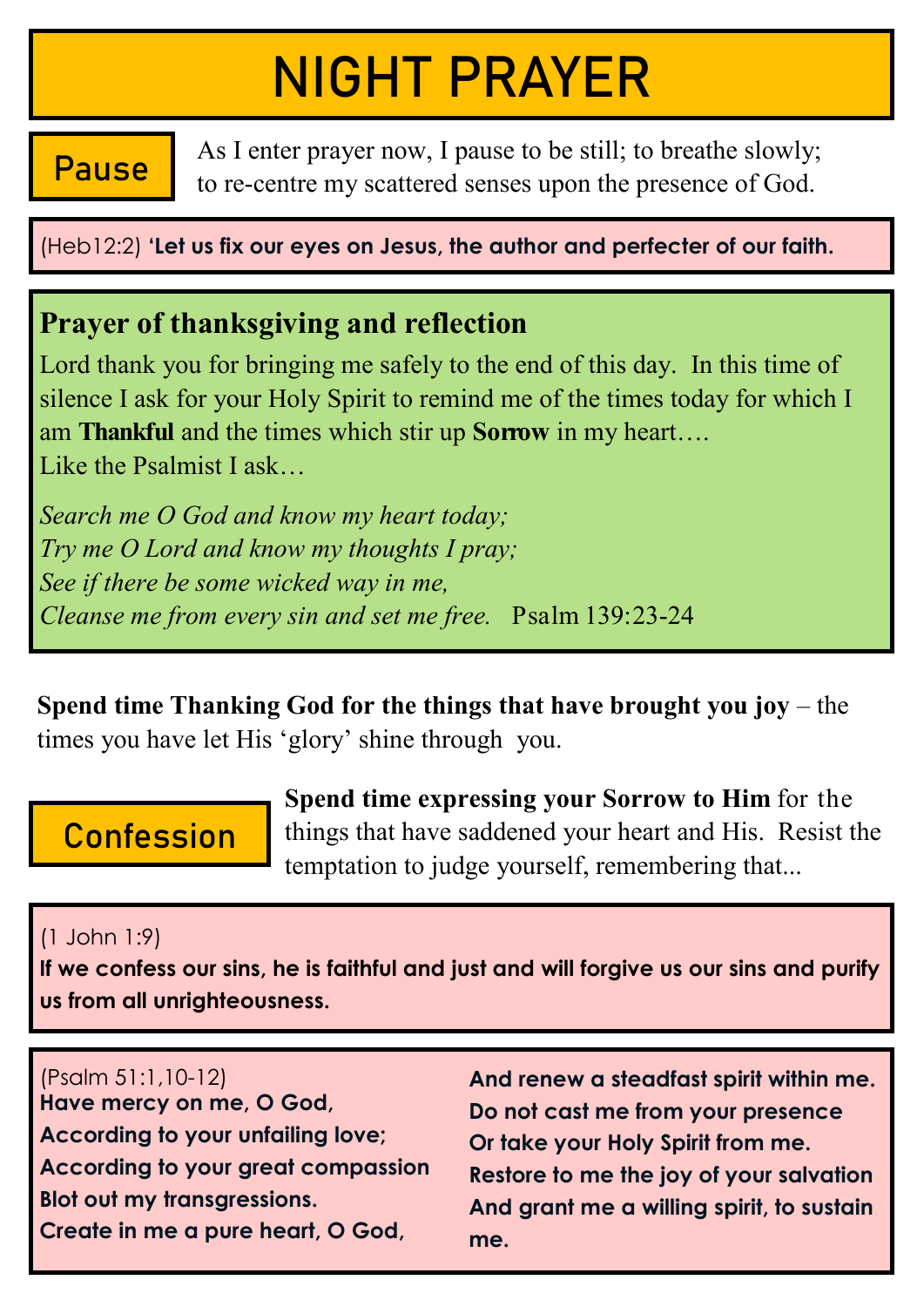| <b>Confession of sin</b>                | I am truly sorry and humbly repent of  |
|-----------------------------------------|----------------------------------------|
| Merciful God, I confess that I have     | all my sins.                           |
| sinned against you                      | For the sake of your Son Jesus Christ, |
| In thought, word, and deed, by what I   | Have mercy on me and forgive me;       |
| have done,                              | That I may delight in your will, and   |
| And what I have not done.               | walk in your ways,                     |
| I have not loved you with all my heart; | To the Glory of your Name. Amen        |
| Or loved my neighbours as I love        |                                        |
| myself.                                 |                                        |

(Psalm 51:10)

**Create in me a pure heart, O God, and renew a steadfast spirit within me.** 

# God's faithfulness to us

#### (Psalm 91:1-2 , 4, 14-16)

**Those who live in the shelter of the Most High will find rest in the shadow of the Almighty. This I declare about the LORD: He alone is my refuge, my place of safety; he is my God, and I trust him.**

**He will cover you with his feathers. He will shelter you with his wings. His faithful promises are your armor and protection.**

**The LORD says, "I will rescue those who love me. I will protect those who trust in my name. When they call on me, I will answer; I will be with them in trouble. I will rescue and honor them. I will reward them with a long life and give them my salvation."**

(Psalm 4:8) **I will lie down and sleep in peace, for you alone, O Lord, make me dwell in safety.**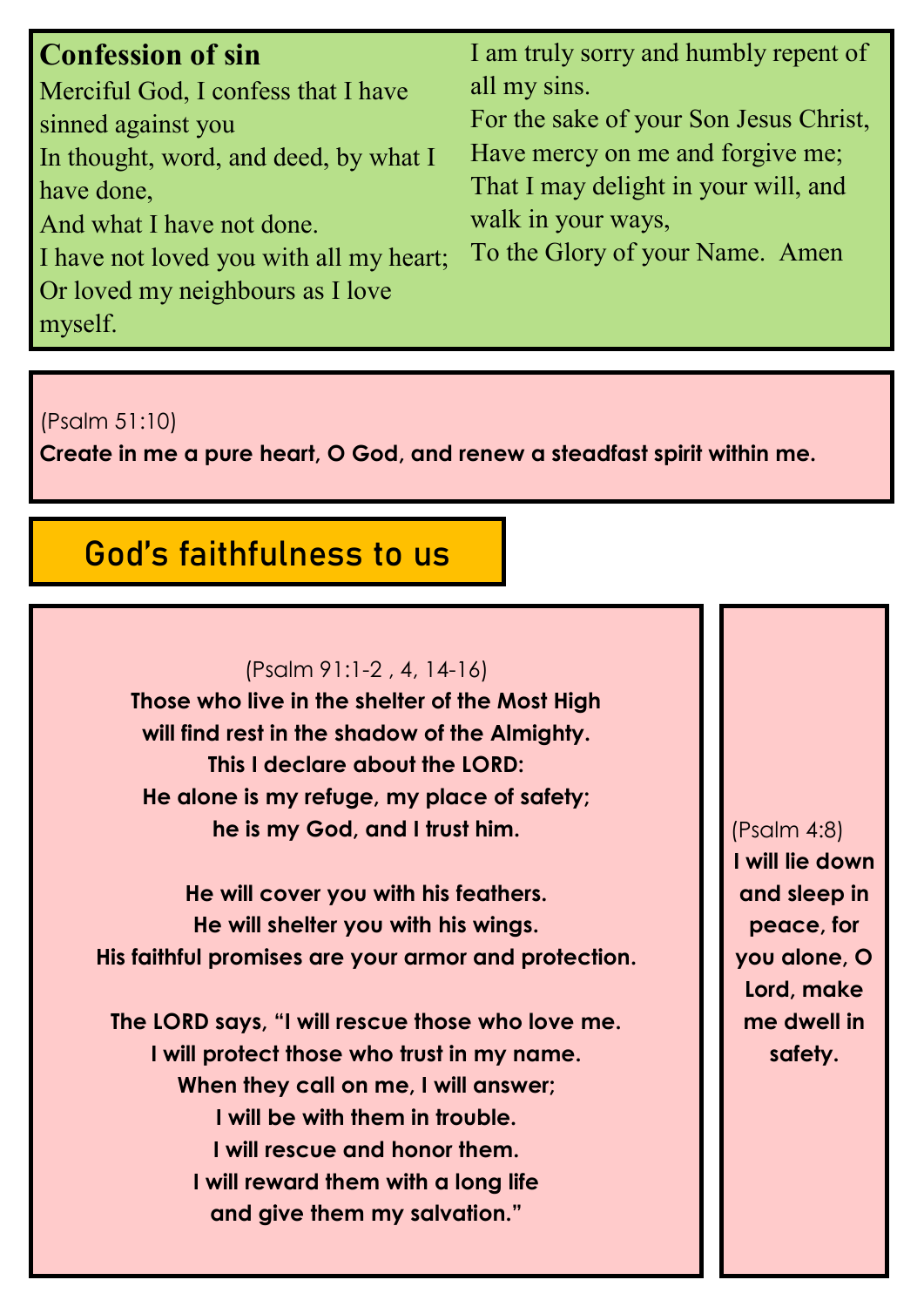#### (Psalm 33:18-22)

**The eyes of the Lord are on those who fear him, on those whose hope is in his unfailing love, to deliver them from death and keep them alive in famine. We wait in hope for the Lord; he is our help and our shield. In him our hearts rejoice, for we trust in his holy name. May your unfailing love be with us, Lord, even as we put our hope in you.**

#### **The Serenity prayer**

God, give us grace to accept with serenity the things that cannot be changed, Courage to change the things which should be changed, and the Wisdom to distinguish the one from the other.

Living one day at a time, Enjoying one moment at a time, Accepting hardship as a pathway to peace, Taking, as Jesus did, This sinful world as it is, Not as I would have it, Trusting that You will make all things right, If I surrender to Your will, So that I may be reasonably happy in this life. And supremely happy with You forever in the next. Amen.

### **The Lord is with us**

The Lord is with us, with power to protect us. With strength to defend us. The Lord is with us. The Lord is with us, with wisdom to guide us. With peace to refresh us. The Lord is with us. The Lord is with us, with love to enfold us. With joy to crown us. The Lord is with us. The Lord is with us, this day and this night, Now and for ever. The Lord is with us.